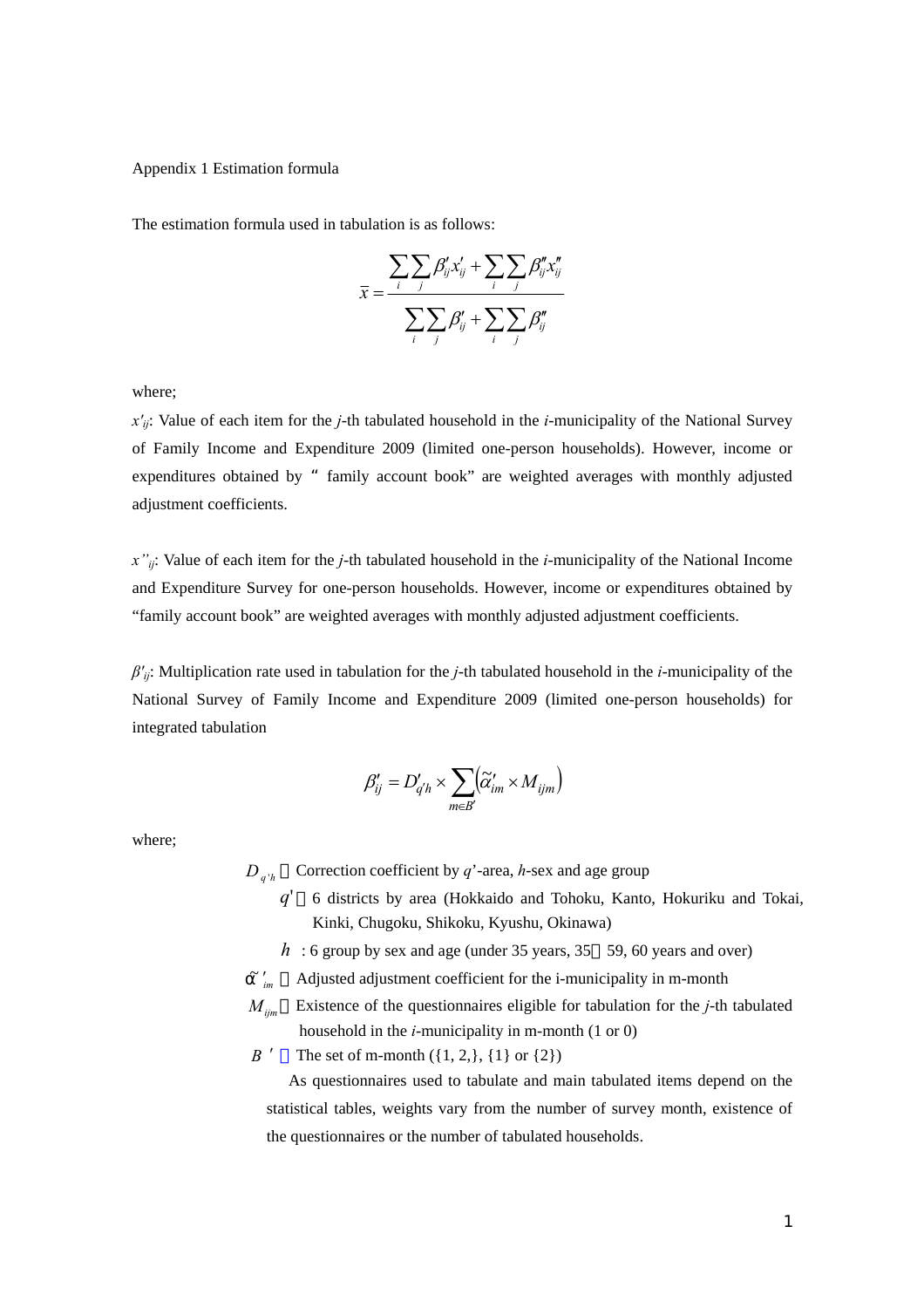*β"ij*: Multiplication rate used in tabulation for household *j* in municipality *i* in the National Income and Expenditure Survey for one-person households for integrated tabulation

$$
\beta''_{ij} = D''_{q'h} \times \sum_{m \in B''} (\widetilde{\alpha''_{im}} \times M''_{ijm})
$$

where;

- $D_{a'b}$  Correction coefficient by *q*'-area, *h*-sex and age group
	- *q*' 6 districts by area (Hokkaido and Tohoku, Kanto, Hokuriku and Tokai, Kinki, Chugoku, Shikoku, Kyushu, Okinawa)
	- *h* : 6 group by sex and age (under 35 years, 35 59, 60 years and over)
	- Adjusted adjustment coefficient for the *i*-municipality in m-month
- *Mijm* Existence of the questionnaires eligible for tabulation for the *j*-th tabulated household in the *i*-municipality in m-month (1 or 0)
- *B*  $'$  The set of m-month  $({1, 2}, {1}$  or  ${2})$

As questionnaires used to tabulate and main tabulated items depend on the statistical tables, weights vary from the number of survey month, existence of the questionnaires or the number of tabulated households.

[Calculation of ᾶ*'im*, an adjusted correction coefficient, used in the National Survey of Family Income and Expenditure 2009 (limited one-person households)]

Each prefecture is divided into major cities and other areas, and adjustment coefficients are given to sample municipalities in each area.

Major cities besignated cities under article 252-19 of the Local Autonomy Law (Sapporo-shi, Sendai-shi, Saitama-shi, Chiba-shi, Yokohama-shi, Kawasaki-shi, Niigata-shi, Shizuoka-shi, Hamamatsu-shi, Nagoya-shi, Kyoto-shi, Osaka-shi, Sakai-shi, Kobe-shi, Hiroshima-shi, Kitakyushu-shi, Fukuoka-shi) and Ku-area of Tokyo

$$
\alpha'_{i} = \frac{N_{D}}{\sum_{d' \in D'} N_{d'}} \times \frac{N_{i}}{n_{i}}
$$

*D*: Major cities or other areas in each prefecture (However, each major cities are treated separately if prefectures have several major cities.)

$$
\widetilde{\alpha}'_{im} = \begin{cases}\n\alpha'_i \frac{n_i}{\widetilde{n}_{im}} \left( \frac{n_i}{\widetilde{n}_{im}} \leq 2 \right) \\
2\alpha'_i \left( \frac{n_i}{\widetilde{n}_{im}} > 2 \right)\n\end{cases}
$$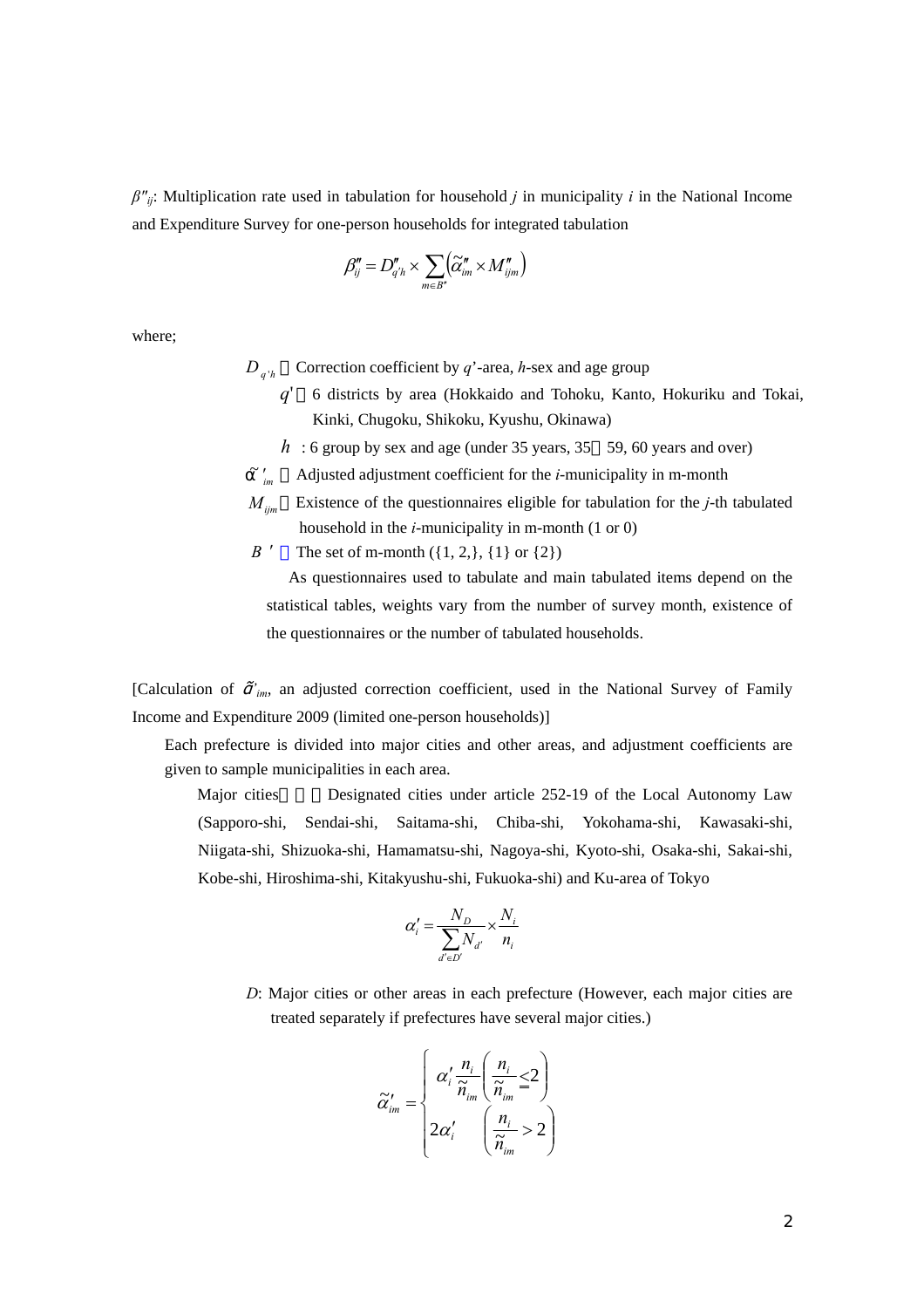- *D* ′ Sample municipalities in *D*-area
- *i* Sample municipalities
- <sup>α</sup> *<sup>i</sup>* ′ Adjustment coefficient in the *i*-municipality
- $N<sub>p</sub>$  The number of eligible households in the *D*-area(the 2005 Population Census)
- $N_{d}$  The number of eligible households in the *d*'-municipality (the 2005 Population Census)
- *Ni* The number of eligible households in the *i*-municipality (the 2005 Population Census)
- $n_i$  The number of planned sample households in the *i*-municipality
- $\widetilde{n}_{\rm m}$ The number of households for tabulation in the *i*-municipality in m-month

[Calculation of *D'q'h*, a correction coefficient of household distribution, used in the National Survey of Family Income and Expenditure 2009 (limited one-person households) for integrated tabulation]

 $D_{ab}$  is calculated using the number of one-person households by area, sex and age groups based on the results of the 2009 Labour Force Survey. The calculation method is different between one-person householders aged below 60 and those aged 60 or over because the National Income and Expenditure Survey for one-person households covers one-person householders aged below 60 only.

One-person householders aged under 60

$$
D'_{q'h} = D_{q'h} \times 0.5
$$

One-person householders aged 60 or over

$$
D'_{q'h} = D_{q'h}
$$

*D'q'h*: Correction coefficient of household distribution used in the National Survey of Family Income and Expenditure 2009 (limited one-person households)

[Calculation of *Dq'h*, a correction coefficient of household distribution, used in the National Survey of Family Income and Expenditure 2009 (limited one-person households)]

Correction coefficient of one-person household distribution is calculated from the average number of one-person households by district, sex and age groups in the Labour Force Survey 2009.